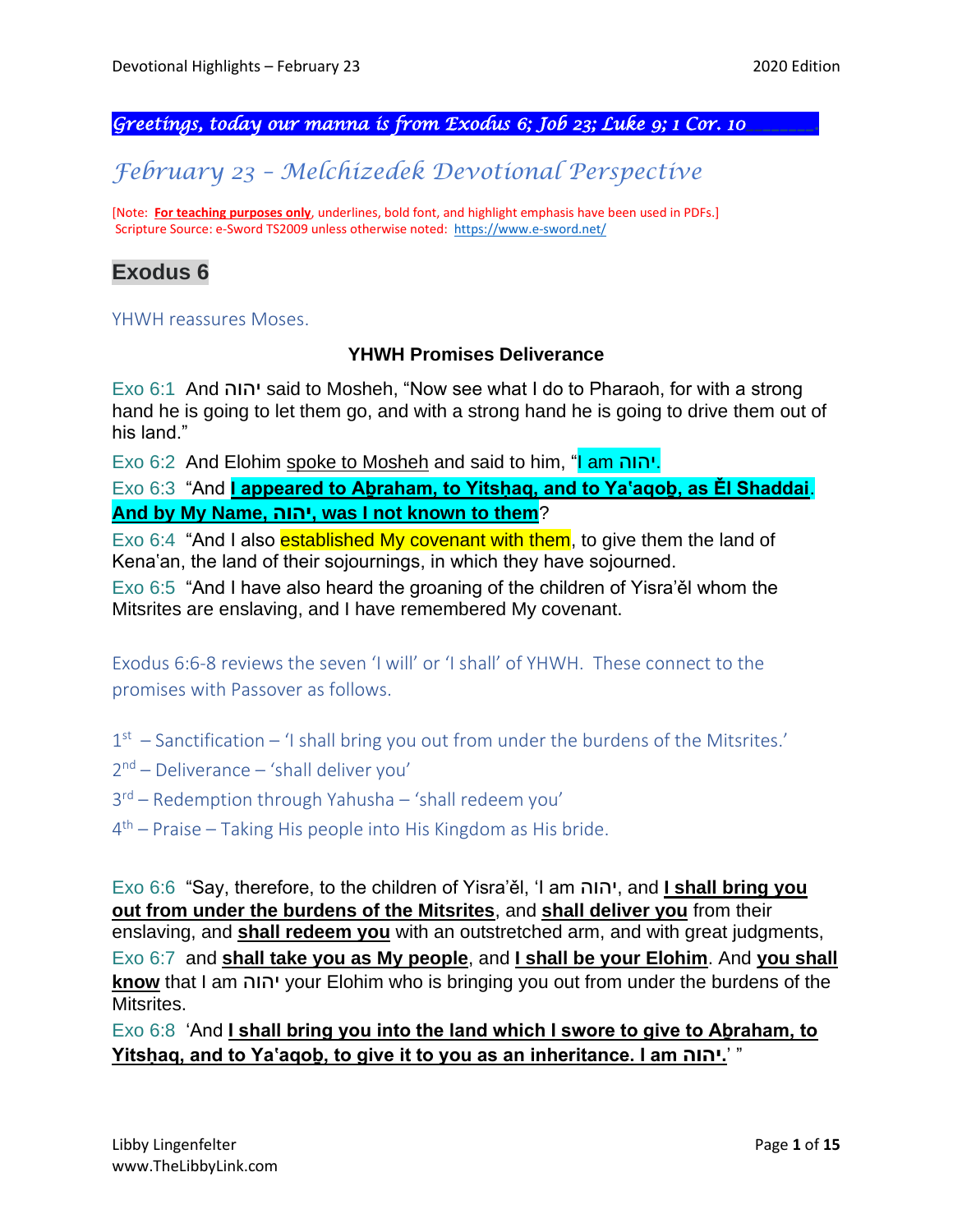Moses goes to the people and shares the above, but we then read in the Scriptures:

## Exo 6:9 And Mosheh spoke thus to the children of Yisra'ěl, **but they did not listen to Mosheh, because of shortness of spirit, and from hard slavery.**

Exo 6:10 And יהוה spoke to Mosheh, saying,

Exo 6:11 "Go in, speak to Pharaoh sovereign of Mitsrayim, to let the children of Yisra'ěl go out of his land."

Exo 6:12 And Mosheh spoke before יהוה, saying, "The children of Yisra'ěl have not listened to me, and why would Pharaoh listen to me, for I am of uncircumcised lips?"

Exo 6:13 And יהוה spoke to Mosheh and to Aharon, and gave them a command for the children of Yisra'ěl and for Pharaoh, sovereign of Mitsrayim, to bring the children of Yisra'ěl out of the land of Mitsrayim.

YHWH goes on to say he has heard the groaning of the enslaved Israelites in Egypt and He has remembered His Covenant. In summary, YHWH goes on to tell Moses to say to the children of Israel:

- $\blacksquare$  I am YHWH.
- $\downarrow$  I shall bring you out from under the burdens of the Egyptians.
- $\frac{1}{1}$  I shall deliver you from their enslaving.
- $\downarrow$  I shall redeem you with my outstretched arm and, with great judgements.
- $\frac{1}{\sqrt{1}}$  I shall take you as My people.
- $\frac{1}{1}$  I shall be your Elohim.
- $\ddot{+}$  You shall know that I am YHWH, your Elohim, that brought you out from under the burdens of the Egyptians.
- I shall bring you into the land I promised to Abraham, Isaac, and Jacob and to give it to you as an inheritance. I am YHWH.

There are times in life when the pain is so great and the spirit so broken, that YHWH listens to the groanings of the heart. This appears to be one of those times.

Because the people didn't listen, Moses questioned YHWH as to how Pharaoh would listen. All doubts aside, Moses and Aaron are given the command to bring the children of Israel out of the land of Egypt.

YHWH wants us to flee from idolatry which is all around us! One might ask, well if it is all around us, where do we flee? To Him! He is our ark of mercy, grace, and salvation! He is our refuge and our strength. Walk in His footsteps; stay in His Word!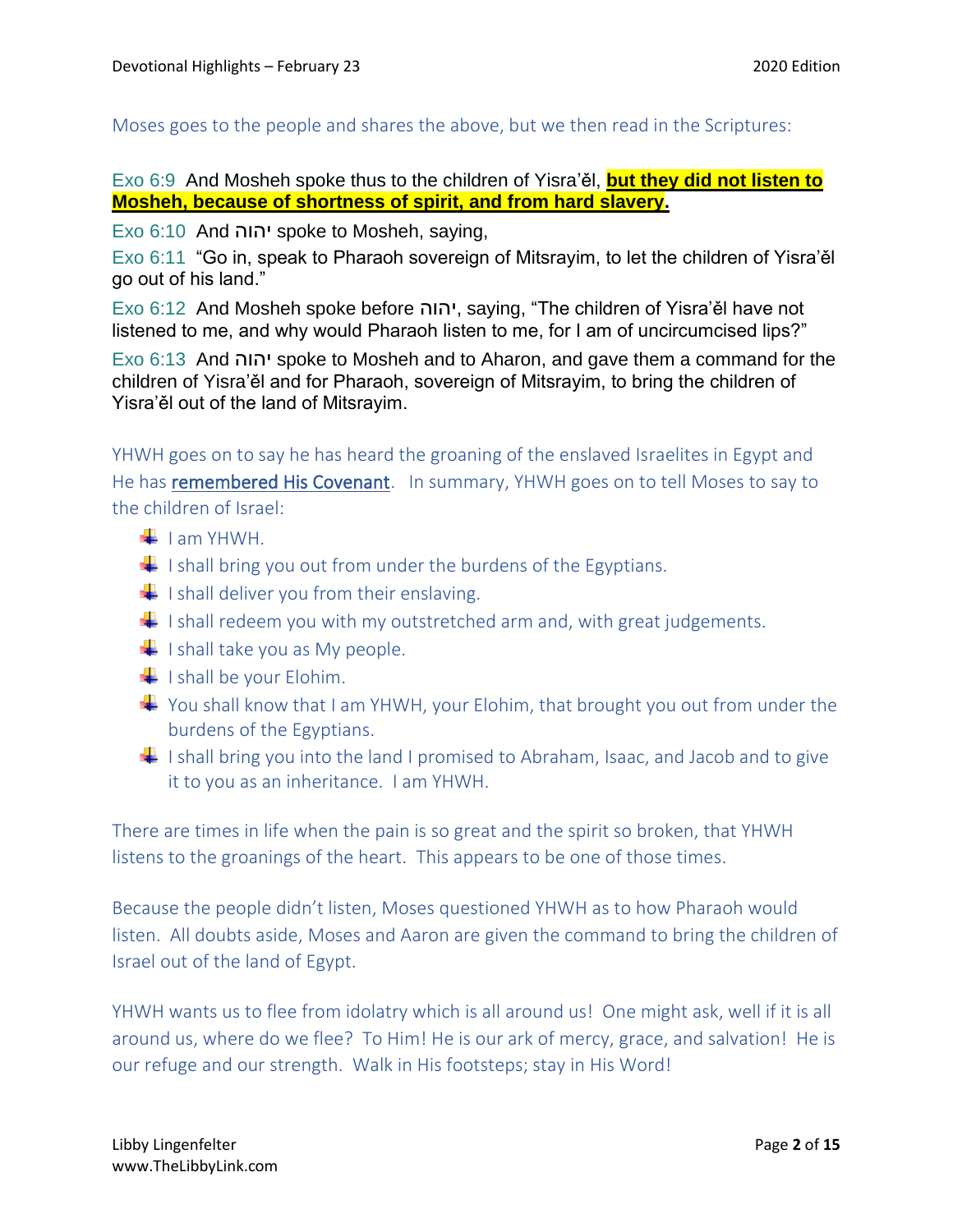Psa 46:1 Elohim is our refuge and strength, A help in distress, soon found.

Psa 46:2 Therefore we do not fear, Though the earth reels And mountains topple into the heart of the seas.

Psa 46:3 Let its waters rage, foam; Let mountains shake with its swelling. Selah.

Psa 46:4 A river whose streams Make glad the city of Elohim, The set-apart dwelling of the Most High.

---------------------

1Co 10:14 Therefore, my beloved ones, flee from idolatry

1Co 10:15 I speak as to wise men, judge for yourselves what I say.

1Co 10:16 The cup of blessing which we bless, **is it not a sharing in the blood of Messiah**? The bread that we break, **is it not a sharing in the body of Messiah**?

1Co 10:17 Because **there is one bread**, we, who are many, **are one body**, for we all partake of the **one bread**.

1Co 10:18 Look at Yisra'ěl after the flesh: Are not those who eat of the slaughterings sharers in the slaughter-place?

1Co 10:19 What then do I say? That an idol is of any *value*? Or that which is slaughtered to idols is of any *value*?

1Co 10:20 No, but what the nations slaughter they slaughter to demons<sup>a</sup> and not to Elohim, and **I do not wish you to become sharers with demons**. Footnote: <sup>a</sup>See Lev\_17:7, Deu\_32:17. 1Co 10:21 You are not able to drink the cup of the Master and the cup of demons, you are not able to partake of the table of the Master and of the table of demons.

1Co 10:22 Do we provoke the Master to jealousy? Are we stronger than He?

The Cup of Redemption is drunk once a year and not weekly. The weekly observance of 'communion' is not biblical but mirrors the cult observances of Dionysus. <https://en.wikipedia.org/wiki/Dionysus>

1Co 11:24 and having given thanks, He broke it and said, "Take, eat, this is My body which is broken for you; do this in remembrance of Me."

1Co 11:25 In the same way also the cup, after supper, saying, "This cup is the renewed covenant in My blood. As often as you drink it, do this in remembrance of Me."

How do we know partaking of the bread and wine in remembrance of Him was supposed to be observed once a year?

- 1. Partaking of the covenant elements of bread and wine in remembrance of Him, are directly connected to Passover.
- 2. Only under certain conditions did YHWH grant permission to observe Passover at any other time; that day was identified to be in the  $2<sup>nd</sup>$  month, on the fourteenth day, between evenings. [Num. 9:11]

Num 9:6 But there were men who were defiled for a being of a man, so that they were not able to perform the Pěsah on that day. So they came before Mosheh and Aharon that day, Num 9:7 and those men said to him, "We are defiled for the being of a man. Why are we withheld from bringing near the offering of יהוה at its appointed time among the children of Yisra'ěl?"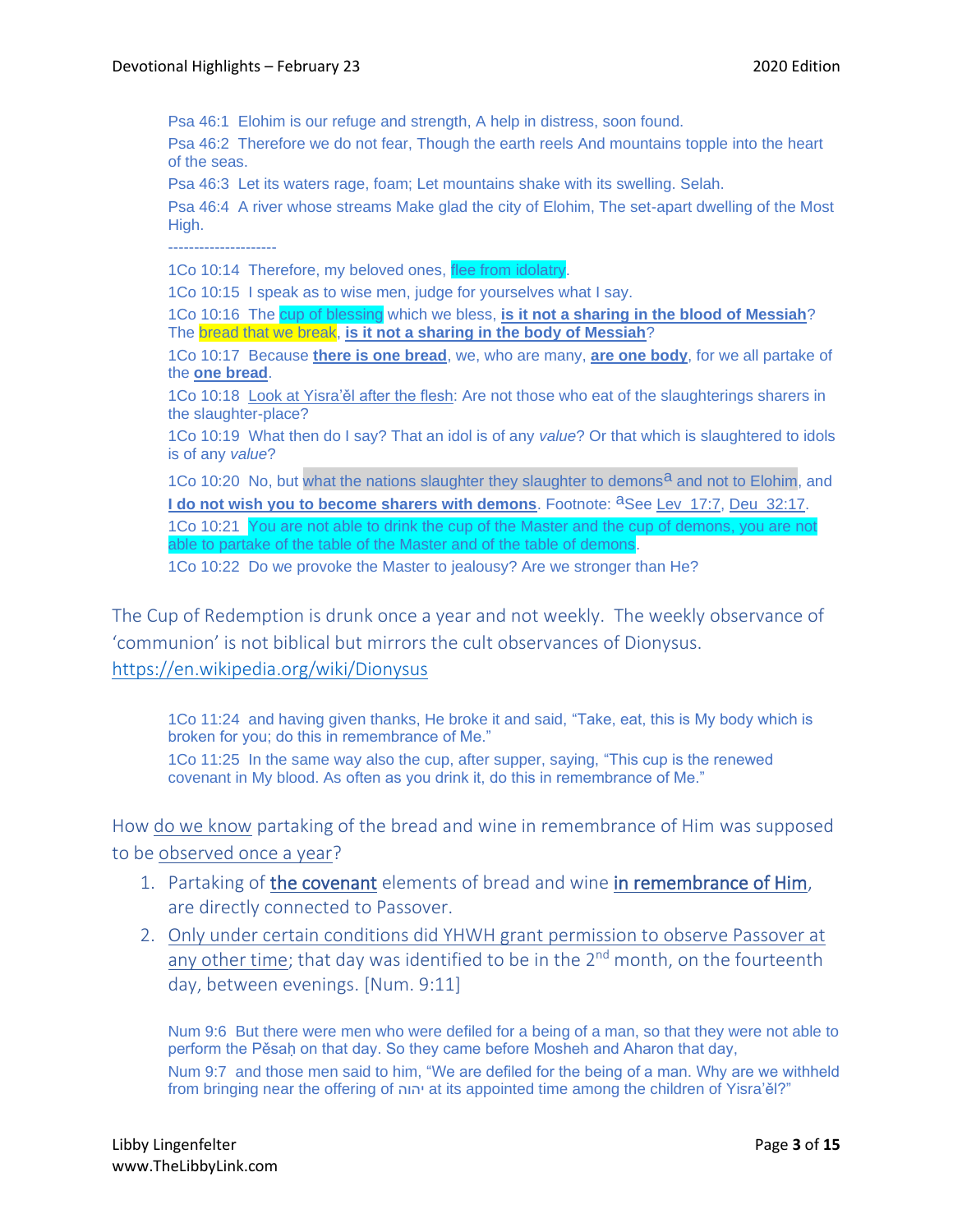Num 9:8 And Mosheh said to them, "Wait, let me hear what יהוה commands concerning you." Num 9:9 And יהוה spoke to Mosheh, saying,

Num 9:10 "Speak to the children of Yisra'ěl, saying, 'When any male of you or your generations is unclean for a being, or is far away on a journey, he shall still perform the Pěsah of יהוה.

Num 9:11 On the fourteenth day of the second new *moon*, between the evenings, they perform it – with unleavened bread and bitter herbs they eat it.

We must rid ourselves of doublemindedness. We are not to partake of the table of the Master and the table of demons. The altar is greater than the gift [Matthew 23:19]. The altar sanctifies the gift. Believers go before the altar outside the gate; the set-apart altar of the One true Elohim, the Father of Abraham, Isaac, and Jacob.

Mat 23:19 "Fools and blind! For which is greater, the gift or the slaughter-place that sets the gift apart?

Levitical altars do not sanctify the blood of the New Covenant; only the altars of Abraham sanctify the New Covenant.

Heb 13:10 We have a slaughter-place from which those serving the Tent have no authority to eat.

Heb 13:11 For the bodies of those beasts whose blood is brought into the Set-apart Place by the high priest for sin, are burned outside the camp.

Heb 13:12 And so יהושע also suffered outside the gate, to set apart the people with His own blood.

Heb 13:13 Let us, then, go to Him outside the camp, bearing His reproach.

Heb 13:14 For we have no lasting city here, but we seek the one coming.

The rest of Exodus 6 records the genealogy of Moses and Aaron. In Ex. 6:23, we will see a merging of the kingly line of Judah and the priestly line of Aaron when Aaron takes Elisheba as his wife.

#### **The Genealogy of Moses and Aaron**

Exo 6:14 These are the heads of their fathers' houses: The sons of Re'uběn, the firstborn of Yisra'ěl: Hanok and Pallu, Hetsron and Karmi. These are the clans of Re'uběn. Exo 6:15 And the sons of Shim'on: Yemu'ěl, and Yamin, and Ohad, and Yakin, and Tsoḥar, and Sha'ul the son of a Kena'anite woman. These are the clans of Shim'on.

Exo 6:16 These are the names of the sons of Lěwi according to their generations: Gěrshon, and Qehath, and Merari. And the years of the life of Lěwi were one hundred and thirty-seven.

Exo 6:17 The sons of Gěrshon: Liḇni and Shim'i according to their clans.

Exo 6:18 And the sons of Qehath: Amram, and Yitshar, and Ḥeḇron, and Uzzi'ěl. And the years of the life of Qehath were one hundred and thirty-three.

Exo 6:19 And the sons of Merari: Mahli and Mushi. These are the clans of Lěwi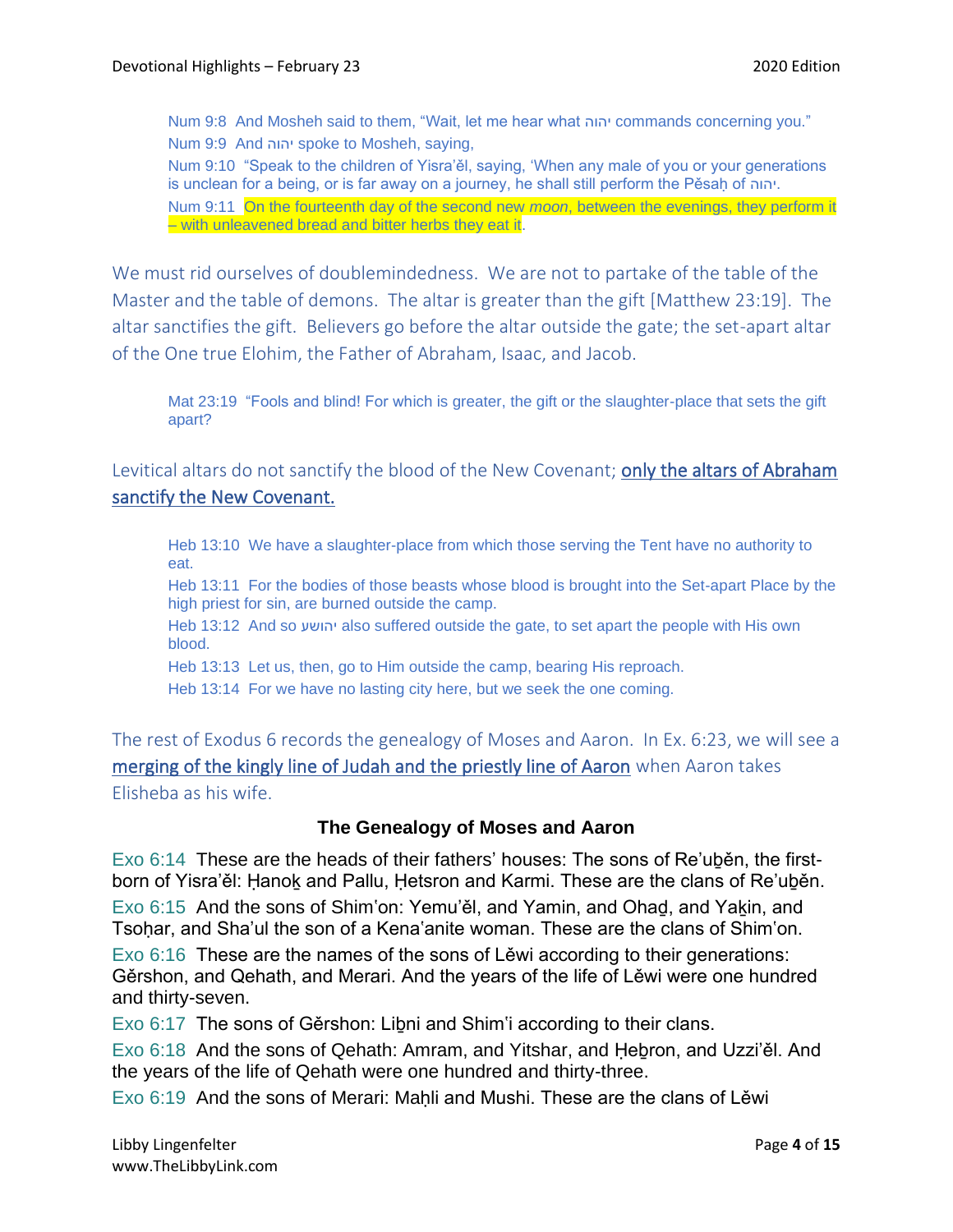according to their generations.

Exo 6:20 And Amram took for himself Yoḵeḇeḏ, his father's sister, as wife. And she bore him Aharon and Mosheh. And the years of the life of Amram were one hundred and thirty-seven.

Exo 6:21 And the sons of Yitshar: Qoraḥ, and Nepheḡ, and Ziḵri.

Exo 6:22 And the sons of Uzzi'ěl: Misha'ěl, and Eltsaphan, and Sithri.

Exo 6:23 Aharon took to himself Elisheba, daughter of Amminadab, sister of Nahshon, as wife. And she bore him Naḏaḇ, and Aḇihu, El'azar, and Ithamar.

**Adam Clarke's Commentary states**: Elisheba… **She was of the royal tribe of Judah**, and was sister to Nahshon, one of the princes; see Num\_2:3.

As we continue in Exodus, it will not be long before the Aaronic Levitical Priesthood will be formed to implement the Book of the Law after the sin of the golden calf [Ex. 32]. Prior to that point, Aaron was very much a part of the Melchizedek Priesthood led by Moses. Therefore, due to this prior union between the tribe of Levi and the tribe of Judah, there was a link established to the Aaronic Levitical Priesthood and the royal line of Judah. This developed from Aaron [tribe of Levi] taking Elisheba [tribe of Judah] as his wife. Matthew 1 records this connection to the righteous seed line in the genealogy of Yahusha HaMashiach, our Prophet, King, and Priest after the order of Melchizedek.

Genealogy of Yahusha HaMashiach

Mat 1:4 And Ram brought forth Amminadab, and Amminadab brought forth Naḥshon, and Naḥshon brought forth Salmon.

Mat 1:5 And Salmon brought forth Bo'az by Raḥaḇ, and Bo'az brought forth Oḇěḏ by Ruth, and Oḇěḏ brought forth Yishai.

Mat 1:6 And Yishai brought forth Dawid the sovereign, and Dawid the sovereign brought forth Shelomoh by Uriyah's wife.

Exo 6:24 And the sons of Qoraḥ: Assir, Elqanah, and Aḇiyasaph. These are the clans of the Qorhites.

Exo 6:25 And El'azar, Aharon's son, took for himself one of the daughters of Puti'ěl as wife. And she bore him Pinehas. These are the heads of the fathers of the Lěwites according to their clans.

Exo 6:26 This is Aharon, and Mosheh, to whom יהוה said, "Bring out the children of Yisra'ěl from the land of Mitsrayim according to their divisions."

Exo 6:27 They were the ones who spoke to Pharaoh sovereign of Mitsrayim, to bring out the children of Yisra'ěl from Mitsrayim. This is Mosheh, and Aharon.

Exo 6:28 And it came to be, on the day when יהוה spoke to Mosheh in the land of Mitsrayim,

Exo 6:29 that יהוה spoke to Mosheh, saying, "I am יהוה. Speak to Pharaoh sovereign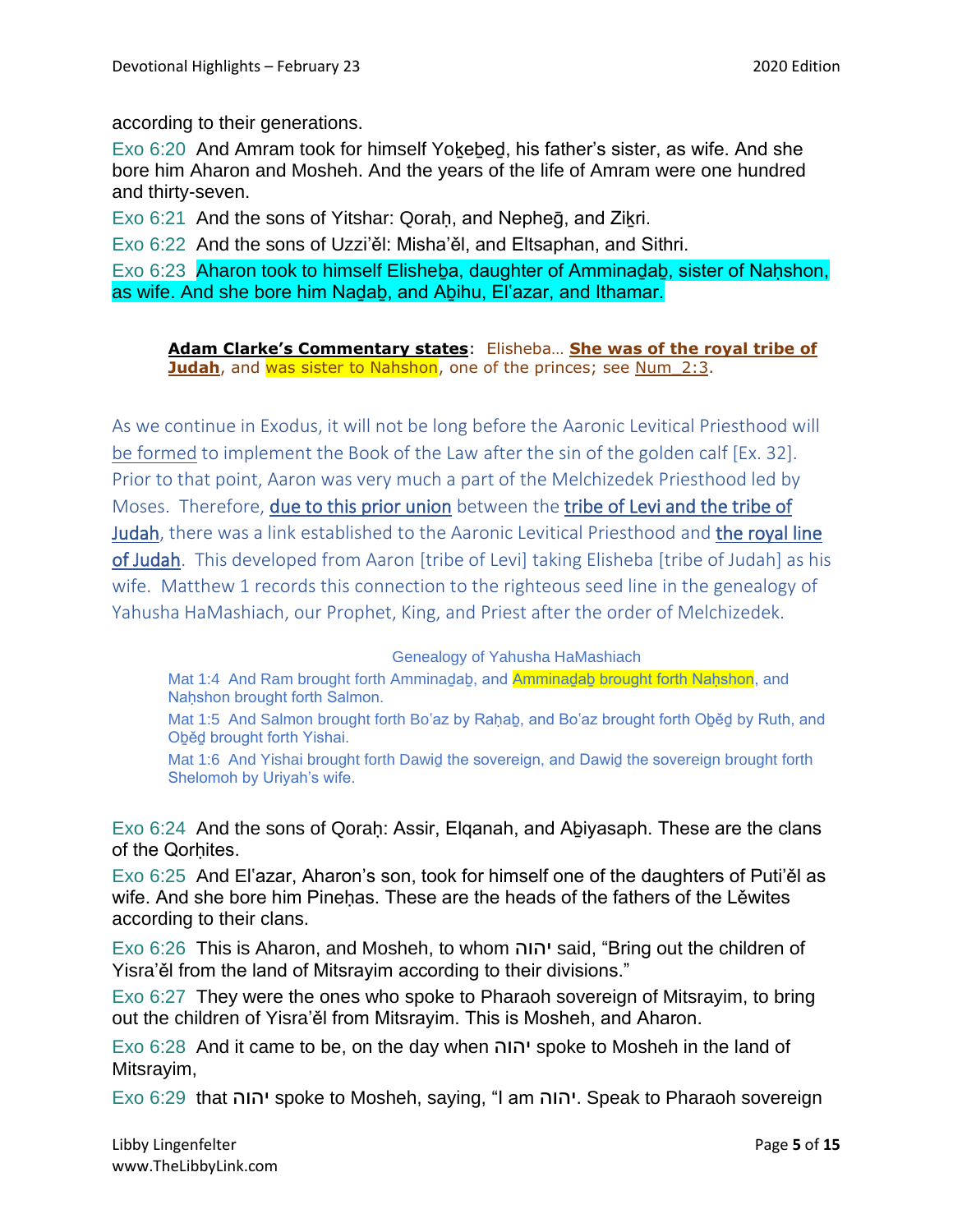of Mitsrayim all that I say to you."

Exo 6:30 And Mosheh said before יהוה," See, I am of uncircumcised lips, and why would Pharaoh listen to me?"

## **Job 23**

Job is experiencing the hardest part of our walk with YHWH. Those times of silence. Those times of waiting that seem like forever.

## **Job Replies: Where Is Eloah?**

**Job 23:1** And Iyob answered and said,

Job 23:2 "Even today my complaint is bitter; my hand is heavy on account of my groaning.

Job 23:3 If only I knew where to find Him, I would come to His dwelling-place!

Job 23:4 I would present my case before Him, and fill my mouth with proofs.

Job 23:5 I would know the words which He would answer me, and understand what He would say to me.

Job 23:6 Would He contend with me in great power? No! But He would pay attention to me.

Job 23:7 There the upright might reason with Him, and I would go safe forever from my Judge.

Job 23:8 See, I go forward, but He is not; and backward, but I do not perceive Him;

Job 23:9 to the left where He is working, but I do not see; He turns to the right, but I do not see.

Job 23:10 For He knows the way that I take. When He has tried me, I would come forth as gold.

### Job declares:

Job 23:11 My foot has held fast to His steps. I have guarded His way, and did not turn aside.

Job 23:12 I have not strayed from the command of His lips. I have treasured the words of His mouth more than my *own* law.

Job 23:13 But He is One, and who does turn Him? And He does whatever His being has desired.

Job 23:14 For He makes complete my law, and many like these are with Him.

At the same time, Job is afraid and humbled in knowing the power of YHWH. He is in the hands of the Almighty.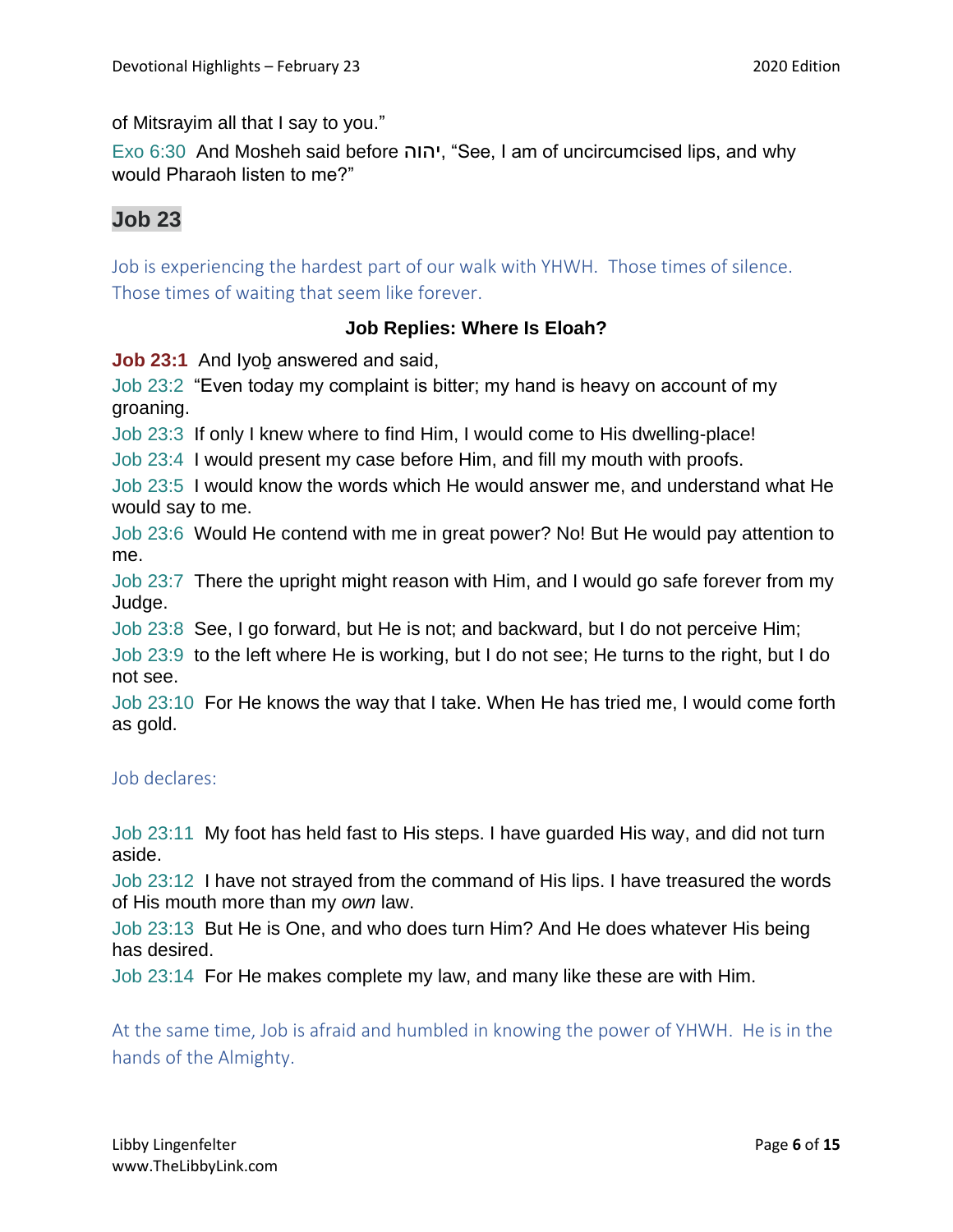Job 23:15 Therefore I am troubled at His presence; I consider, and I am afraid of Him. Job 23:16 For Ěl has made me faint-hearted, and the Almighty has alarmed me; Job 23:17 because I was not cut off before darkness, and from my face He has covered the thick darkness.

## **Luke 9**

We see Yahusha giving authority to his twelve disciples over all demons and to heal diseases. He sends them to proclaim the reign of Elohim and to heal the sick. As best that can be determined, having authority over demons was unique to the time period of Yahusha on earth and forward. We are seeing a 'kingdom' or 'reigning' shift in authority. He sends the twelve with total dependence on Him and not on their own possessions or provisions. Specifically, it is stated not to have two undergarments.

Mighty miracles are being performed by Yahusha and word gets back to Herodes. Herodes is haunted over the slaying of John the Immerser, especially when some people report they believe he must be John the Immerser raised from the dead. Herodes and others had not seen such 'kingdom power' displayed. The power of man appeared miniscule in comparison.

If we thought seeing YHWH provide for the twelve on their journey was awesome, we now see the twelve return to Yahusha with their reports as He withdraws with them to a city named Běyth Tsaiḏa. Běyth Tsaiḏa means fishing house. KJV (King James Version) states specifically it was a desert place belonging to the city of Bethsaida whereas that phrase is left out of the ISR (Institute for Scripture Research).

The crowds follow but notice the topic doesn't change. Yahusha speaks to them about the reign of Elohim and He heals those needing healing. We then see the miracle of feeding the five thousand. In Mark's account (Mark 6:43), it is stated that the twelve left over baskets not only held fragments of bread but also of fish. The baskets were a mixed remnant of food, reflecting the mixed multitude of Israel.

We read that there were about 5,000 men. One must wonder if the number was much greater if one considers adding women and children. In addition, they are instructed to group the people in groups of fifty. Logistically, that had to have been one great task in itself! If there were 5,000 men; there would be 100 groups of 50.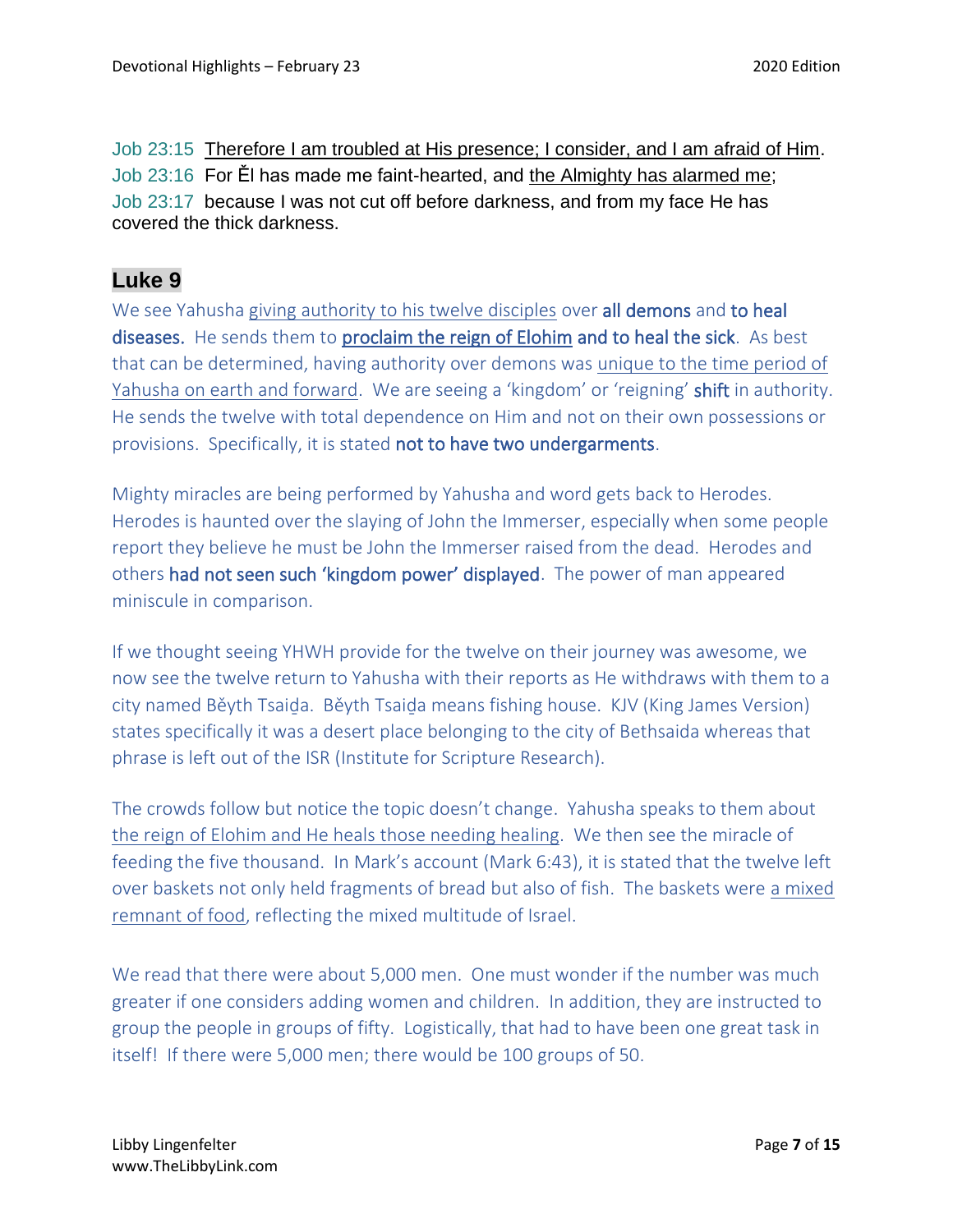This grouping makes one think about the highly organized Roman Legion. It is stated:

…Each legion had about 5,500 men. The legion was subdivided into ten units called cohorts. Nine of the cohorts had 480 soldiers. The cohorts were subdivided into six centuries, of about 80 men each. Each century was commanded by a centurion…. Source: <https://romanmilitary.net/strategy/structure/>

We must keep the context of the discussion in mind. Yahusha is sharing with them about the reign of Elohim. One major difference we see in the groupings of a Roman Legion and the grouping of the crowd following Yahusha, is that the crowd was devoid of 'ranking' one above another. Yahusha provides the authority, provisions, power, and wisdom. Was this forming a visual picture of the coming conquering King and kingdom? How does YHWH speak to you regarding the size of the crowd and the dividing in groups of fifty?

Luk 9:14 For there were about five thousand men. And He said to His taught ones, "Make them sit down in groups of fifty."

Later we see Peter affirm who Yahusha is, the Messiah of Elohim! Yahusha goes on to tell them about His death, burial, and resurrection on the  $3<sup>rd</sup>$  day.

Luk 9:20 And He said to them, "And you, who do you say I am?" And Kěpha answering, said, **"The Messiah of Elohim."**

Later, on the mount of transfiguration, again Yahusha's identity is affirmed.

Luk 9:35 And a voice came out of the cloud, saying, **"This is My Son, the Beloved. Hear Him!"**

There is so much more that could be said, but we should each read and keep Yahusha's teachings close to our hearts; especially as His return draws nigh. We must remind ourselves; we are in a battle!

#### **Yahusha Sends Out the Twelve Apostles**

**Luk 9:1** And having called His twelve taught ones together, **He gave them power and authority over all demons, and to heal diseases.**

Luk 9:2 And He sent them to proclaim the reign of Elohim and to heal the sick.

Luk 9:3 And He said to them, "Take no *matter* at all for the journey, neither staffs nor bag nor bread nor silver – neither have two undergarments.

Luk 9:4 "And whatever house you enter, stay there, and go out from there.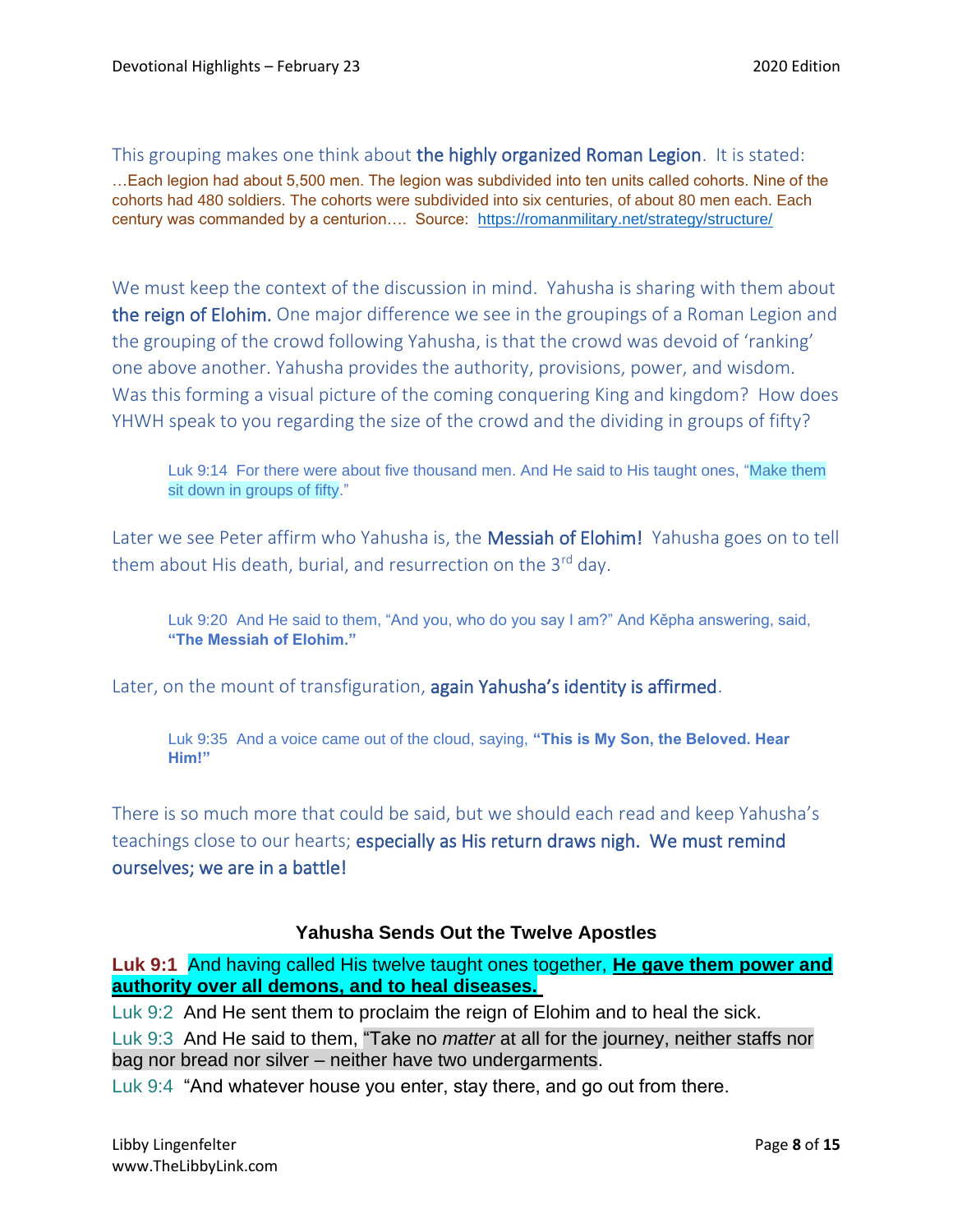Luk 9:5 "**And as for those who do not receive you**, when you go out of that city, shake off the dust from your feet as a witness against them."

Luk 9:6 And going out they went through the villages, bringing the Good News and healing everywhere.

## **Herod Is Perplexed by Yahusha**

Luk 9:7 And Herodes the district ruler heard of all that was done by Him, and was perplexed, because it was said by some **that Yohanan had been raised from the dead**,

Luk 9:8 and by some **that Ěliyahu had appeared**, and by others **that one of the old prophets has risen up.**

Luk 9:9 And Herodes said, "Yohanan I have beheaded, but who is this of whom I hear such *reports*?" And he was seeking to see Him.

### **Yahusha Feeds the Five Thousand**

Luk 9:10 And the emissaries, when they had returned, related to Him all that they had done. And He took them and they withdrew by themselves to a city called Běyth Tsaiḏa.

Luk 9:11 And when the crowds knew it, they followed Him. And having received them, **He was speaking to them about the reign of Elohim, and healed those who had need of healing.**

Luk 9:12 And as the day began to decline, the twelve came and said to Him, "Send the crowd away, that going into the surrounding villages and country, they might lodge and get food, because here we are in a lonely place."

Luk 9:13 But He said to them, "You give them to eat." And they said, "We have no more **than five loaves and two fishes**, unless we go and buy food for all these people."

Luk 9:14 For there were about five thousand men. And He said to His taught ones, "Make them sit down in groups of fifty."

Luk 9:15 And they did so, and made them all sit down.

Luk 9:16 And taking the five loaves and the two fishes, having looked up to the heaven, He blessed and broke them, and gave them to the taught ones to set before the crowd.

In Mark's account we had contemplated the meaning of the 5 loaves as representing the Torah (first five books) and the 2 fish as representing the two houses (northern and southern). We equated the 12 baskets gathered of leftovers to correlate to the remnant of the twelve tribes and those grafted in.

Luk 9:17 So they all ate and were satisfied, and twelve baskets of the broken pieces were picked up by them.

#### **Peter Confesses Yahusha as the Messiah**

Luk 9:18 And it came to be, as He was alone praying, the taught ones were with Him, and He asked them, saying, "Who do the crowds say that I am?"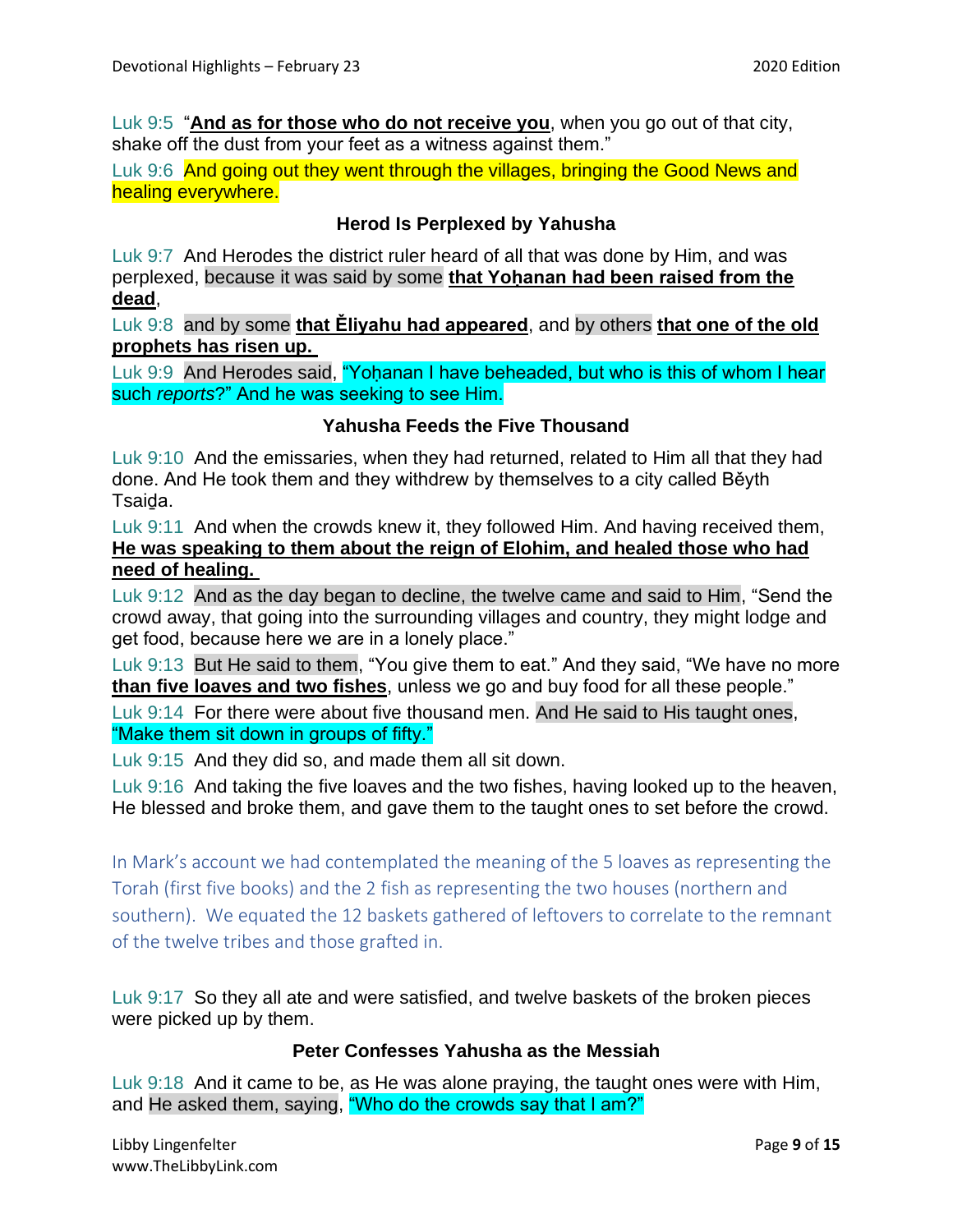Luk 9:19 And they answering, said, "Yoḥanan the Immerser, but others Ěliyahu, and others say that one of the old prophets has risen up."

Luk 9:20 And He said to them, "And you, who do you say I am?" **And Kěpha answering, said**, **"The Messiah of Elohim."**

## **Yahusha Foretells His Death**

Luk 9:21 And strictly warning them, He commanded them to say this to no one, Luk 9:22 saying, "The Son of Adam has to suffer much, and to be rejected by the elders and chief priests and scribes, and to be killed, and to be **raised the third day**."

### **Take Up Your Cross and Follow Yahusha**

Luk 9:23 And He said to them all, "If anyone wishes to come after Me, let him deny himself, and take up his stake daily, and follow Me.

Luk 9:24 "For whoever wishes to save his life shall lose it, but whoever loses his life for My sake shall save it.

Luk 9:25 "For what is a man profited if he gains all the world, and is himself destroyed or lost?

Luk 9:26 **"For whoever is ashamed of Me and My words, of him the Son of Aḏam shall be ashamed when He comes in His esteem, and in His Father's, and of the set-apart messengers.**

Luk 9:27 "But truly I say to you, there are some standing here who shall not taste death at all till they see the reign of Elohim:"

### **The Transfiguration**

Luk 9:28 **And it came to be**, about **eight days** after these words, taking with Him **Kěpha and Yoḥanan and Ya'aqoḇ**, He went up to the mountain to pray.

Luk 9:29 And it came to be, as He prayed,

- $\ddot{+}$  the appearance of His face changed,
- $\downarrow$  and His garment dazzling white.
- $\downarrow$  Luk 9:30 And see, two men were talking with Him, who were Mosheh and Ěliyahu, <sup>a</sup> Footnote: <sup>a</sup> Mar\_9:4
- Luk 9:31 **who having appeared in esteem, spoke of His death which He was about to complete at Yerushalayim**.

Luk 9:32 But Kěpha and those with him were heavy with sleep. And having awakened, they saw His esteem and the two men standing with Him.

Luk 9:33 And it came to be, as they were parting from Him, Kěpha said to יהושע,

- $\ddot$  "Master, it is good for us to be here. And let us make three booths: one for You, and one for Mosheh, and one for Ěliyahu," not knowing what he said.
- Luk 9:34 And as he was saying this, **a cloud came and overshadowed them**. And they were afraid as they entered the cloud.
- $\pm$  Luk 9:35 And a voice came out of the cloud, saying, "This is My Son, the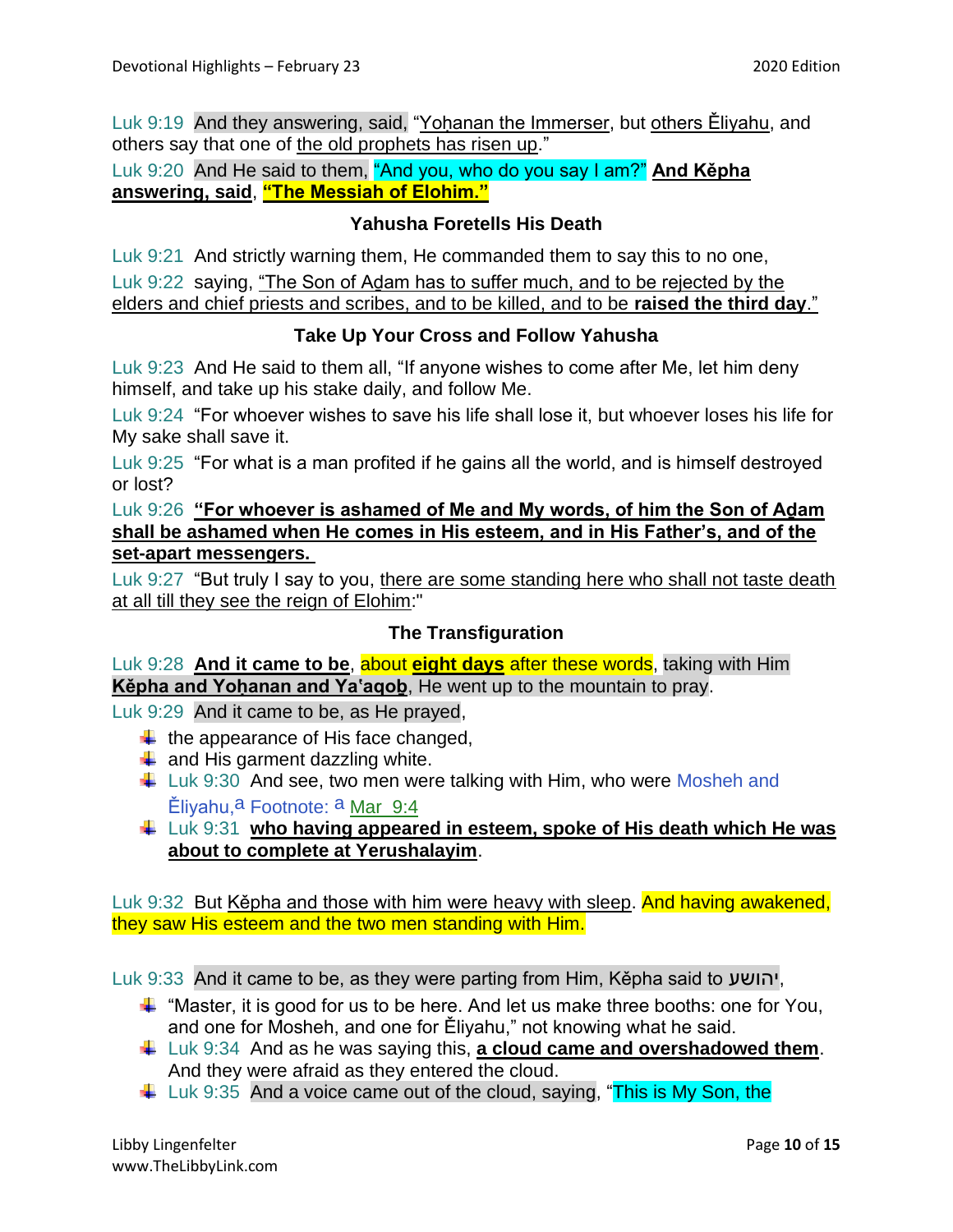## Beloved. Hear Him!"

Luk 9:36 And when the voice had spoken, **יהושע** was found alone. And they were silent, and reported to no one in those days any of what they had seen.

## **Yahusha Heals a Boy with an Unclean Spirit**

Luk 9:37 And it came to be on the next day, when they came down from the mountain, that a large crowd met Him.

Luk 9:38 And see, a man from the crowd cried out, saying, "Teacher, I beg You, look at my son, for he is my only child.

- Luk 9:39 "And see, a spirit seizes him, and he suddenly cries out, and it convulses him, with foaming, and scarcely leaves him, bruising him.
- Luk 9:40 "And I begged Your taught ones to cast it out, but they were unable."

Luk 9:41 And יהושע answering, said, "O generation, unbelieving and perverse, how long shall I be with you and put up with you? Bring your son here."

Luk 9:42 And as he was still coming,

- the demon threw him down in convulsions.
- And **יהושע** rebuked the unclean spirit,
- and healed the child.
- and gave him back to his father.

#### **Yahusha Again Foretells His Death**

Luk 9:43 And they were all amazed at the greatness of Elohim. And while all were marvelling at all that יהושע did, He said to His taught ones,

Luk 9:44 **"Lay up in your ears these words**, for the Son of Aḏam is about to be delivered into the hands of men."

Luk 9:45 **But they did not understand this saying**, and it was veiled from them so that they did not perceive it. And they were afraid to ask Him about this saying.

Some Scriptures are veiled from our eyes until YHWH is ready for us to understand.

### **Who Is the Greatest?**

Luk 9:46 And a reasoning arose among them, who might be the greater of them.

Luk 9:47 And יהושע, having seen the reasoning of their heart, took a little child and placed him by His side,

Luk 9:48 and said to them, **"Whoever receives this little child in My Name receives Me. And whoever receives Me receives Him who sent Me. For he who is least among you all, he shall be great."**

### **Anyone Not Against Us Is For Us**

Luk 9:49 And Yohanan answering, said, "Master, we saw someone casting out demons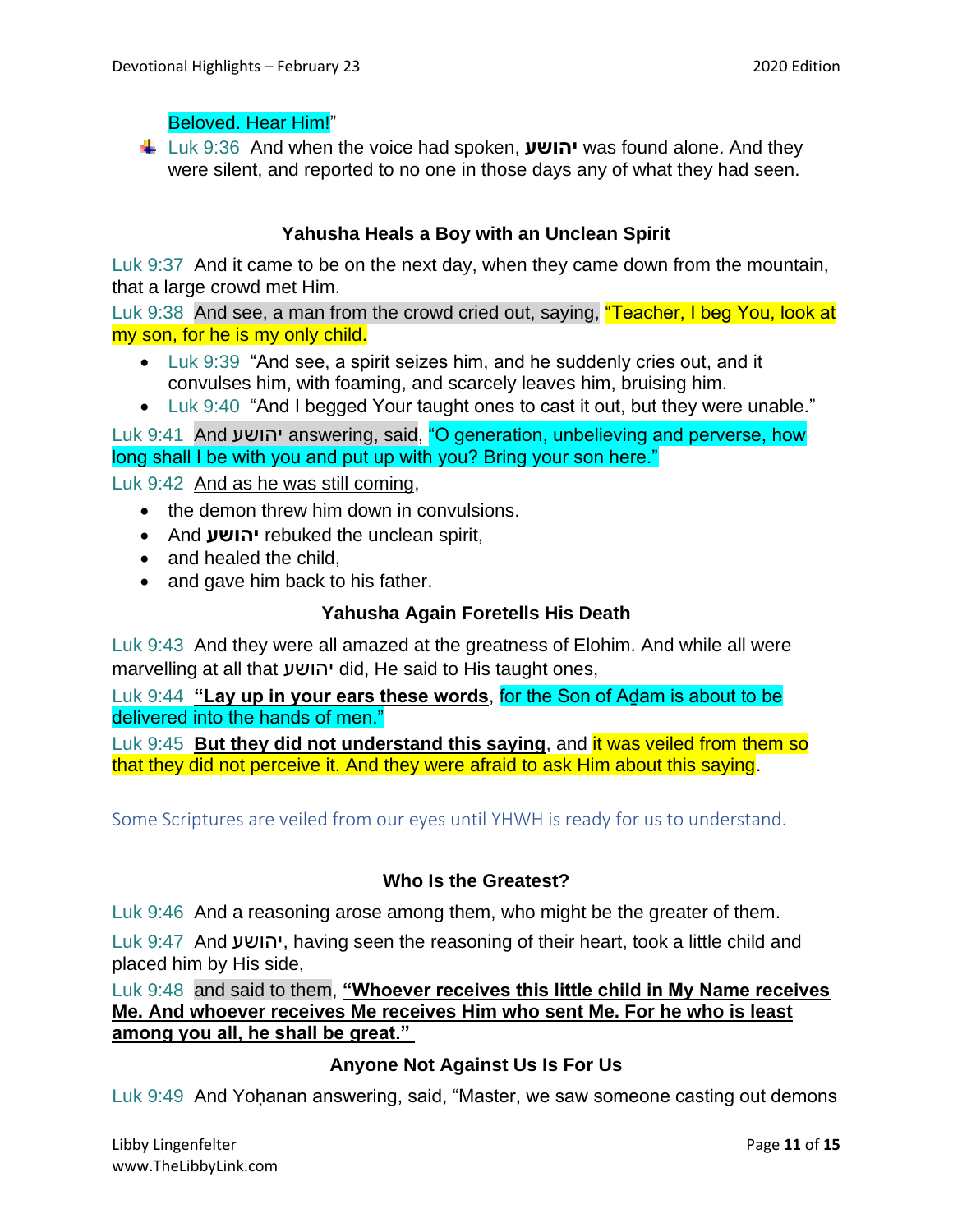in Your Name, and we forbade him because he does not follow with us."

#### Luk 9:50 But יהושע said to him, "**Do not forbid him, for he who is not against us is for us."**

#### **A Samaritan Village Rejects Yahusha**

Luk 9:51 And it came to be, when the days of His taking up were being completed, even He set His face to go to Yerushalayim,

Luk 9:52 and He sent messengers ahead of Him. And they went and entered into a village of the Shomeronim, to prepare for Him.

Luk 9:53 And they did not receive Him, because His face was set for the journey to Yerushalayim.

Luk 9:54 And His taught ones, Ya'agob and Yohanan, seeing it said, "Master, do You wish us to command fire to come down from the heaven and destroy them, as also Ěliyahu<sup>b</sup> did?" Footnote: <sup>b</sup> 2Ki\_1:9-16.

Luk 9:55 But having turned, He rebuked them and said, "You do not know of what spirit you are,

Luk 9:56 for the Son of Adam did not come to destroy men's lives but to save them." And they went on to another village.

#### **The Cost of Following Yahusha**

Luk 9:57 And it came to be, as they journeyed on the way, that someone said to Him, "Master, I shall follow You wherever You go."

Luk 9:58 And יהושע said to him, "The foxes have holes and the birds of the heaven nests, but the Son of Adam has nowhere to lay His head."

Luk 9:59 And He said to another, "Follow Me," but he said, "Master, let me first go and bury my father."

Luk 9:60 And יהושע said to him, "Let the dead bury their own dead, but you go and announce the reign of Elohim."

Luk 9:61 And another also said, "Master, I shall follow You, but let me first say goodbye to those in my house."

Luk 9:62 But יהושע said to him, "No one, having put his hand to the plough, and looking back, is **fit for the reign of Elohim**."<sup>C</sup> Footnote: <sup>C</sup> Luk\_14:26, Luk\_14:33, Joh\_12:24-26.

## **1Cor. 10**

#### **Warning Against Idolatry**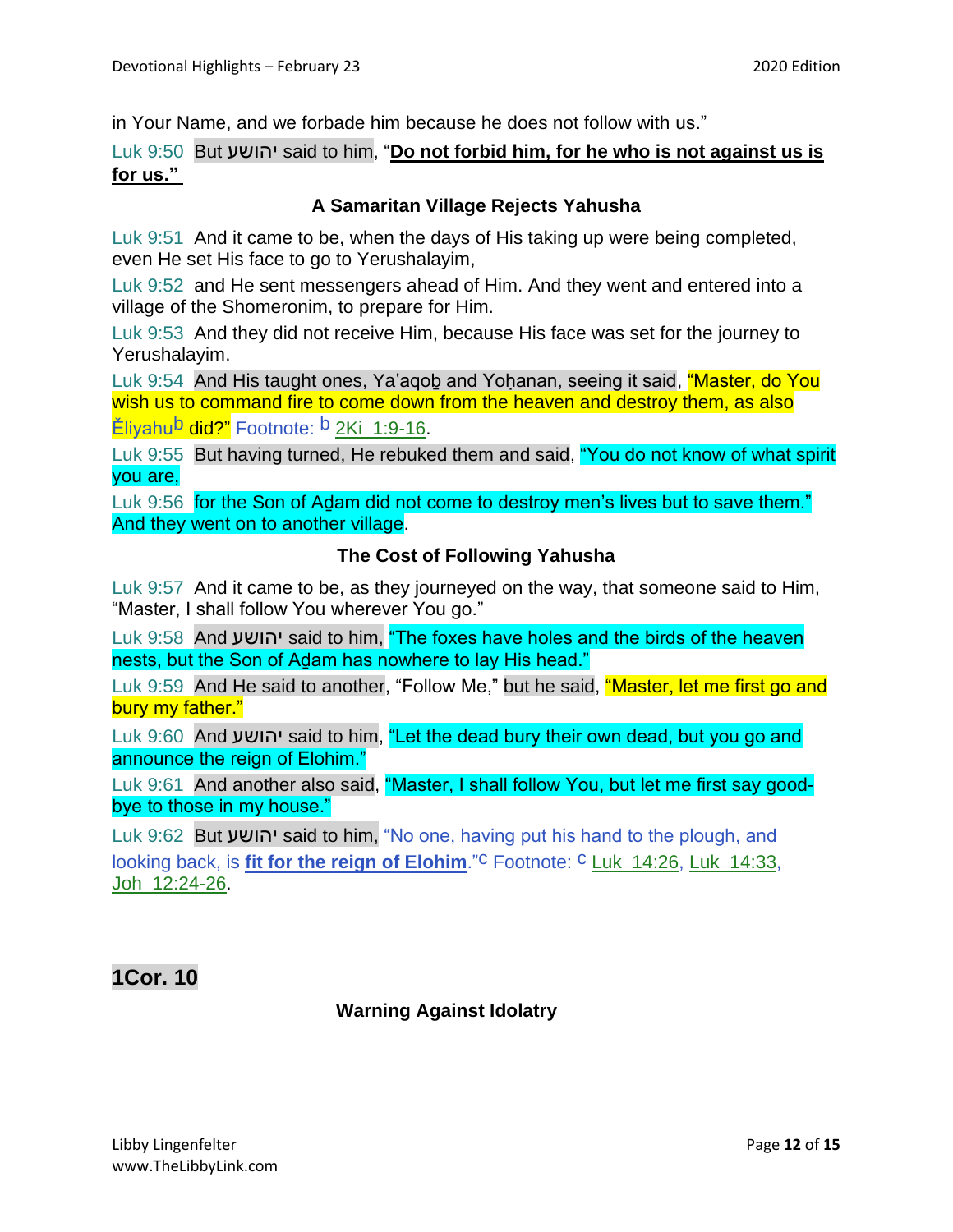Will the traditional churches; cultural religions; cathedrals; ever wake up to their synchronized worldly idolatrous practices? It was one thing for us to practice such when we were yet blind; but today, we have resources to clearly point us to Shabbat rather than 'SUNday' worship! There are numerous resources as well showing the 'paganistic sun-god worship' behind Tammuz's birthday of December  $25<sup>th</sup>$ ; as well as the deceit behind the worship of 'Ishtar' 'Easter' instead of Passover! Really? How long will hearts be hardened to Truth? Each person is responsible to search these things out and see if they be so.

When we understand these things to be true; we should repent and turn back to Him only. Search the scriptures and find His feast days; they are not 'Jewish' feast days; they are His feast days! They are our wedding rehearsals preparing His mature bride for His return.

This is not a small matter. Do we think He will only judge other generations harshly of these same idolatrous practices and not our generation? Do we think present day idolatry is any different? The fear of YHWH is the BEGINNING of wisdom.

Pro 9:10 The fear of יהוה is the beginning of wisdom, And the knowledge of the Setapart One is understanding.<sup>a</sup> Footnote: <sup>a</sup>See Pro\_1:7.

**1Co 10:1** For I do not wish you to be ignorant, brothers, that all our fathers were under the cloud, and all passed through the sea,

1Co 10:2 and all were immersed into Mosheh in the cloud and in the sea,

1Co 10:3 and all ate the same spiritual food,

1Co 10:4 and all drank the same spiritual drink. For they drank of that spiritual Rock that followed, and the Rock was Messiah.

1Co 10:5 However, with most of them Elohim was not well pleased, for they were laid low in the wilderness.

1Co 10:6 **And these became examples for us**, so that **we should not lust after evil, as those indeed lusted.**

If people do not think we lust after evil pagan holidays, just ask those professing to be Christians in a traditional church settings to give up "Christmas." The enemy has taken a 'pagan' holiday and slapped the name of Jesus onto it when it is really about Saturnalia worship and the worship of Tammuz.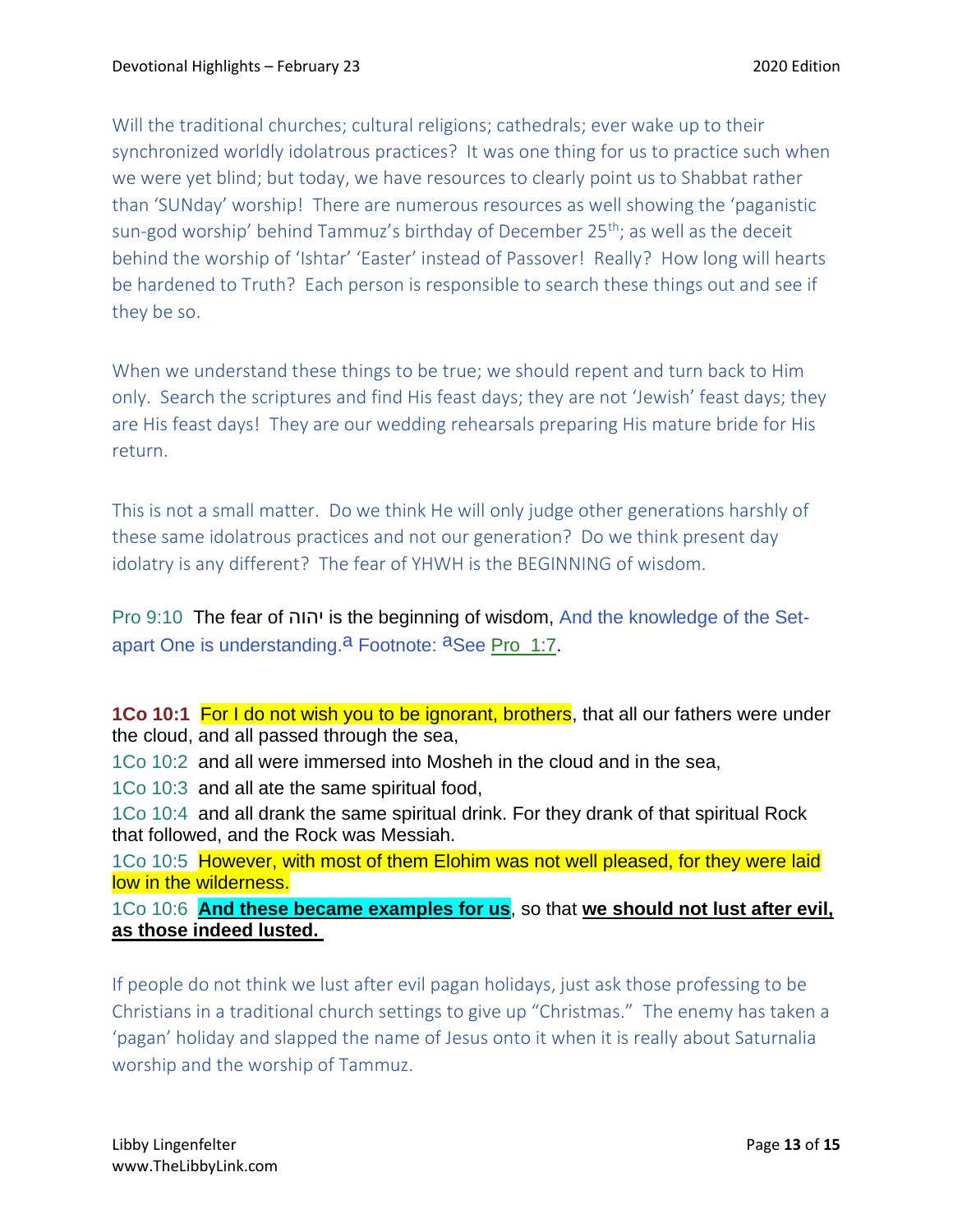Yahusha, Jesus, was not born on December 25<sup>th</sup> and has nothing to do with 'Santa Claus', which is sigil magic standing for 'Satan Lucas.' Nor does He want us bowing down before a wooden tree in our homes nor picking up 'fertility eggs' under bushes.

Neither can we stand behind the cliché of 'That is not what it means to me.' Just think about it. In order to practice such holidays; we must keep with the tradition of telling lies to our children generation after generation! I ask you, 'Who is the father of lies?'

Please, no matter what culture you were raised in; no matter what traditions you have grown-up with; as believers, we are to turn from the ways of this world and follow YHWH's ways. This will mean coming out of organizations and even separating from family 'holiday' gatherings that 'blend' with the ways of the world.

Above all let YHWH guide you! He knows what each believer is up against. He knows that there is heavier persecution in some countries rather than others. Seek His wisdom and guidance in all matters.

1Co 10:7 And do not become idolaters as some of them, as it has been written, **"The people sat down to eat and to drink, and stood up to play."** Exo\_32:6.

1Co 10:8 Neither should we commit whoring, as some of them did, and in one day twenty-three thousand fell,

1Co 10:9 neither let us try Messiah, as some of them also tried, and were destroyed by serpents,

1Co 10:10 neither grumble, as some of them also grumbled, and were destroyed by the destroyer.

1Co 10:11 And all these came upon them as examples, and they were written as a warning to us, on whom the ends of the ages have come,

1Co 10:12 so that **he who thinks he stands, let him take heed lest he fall**.

1Co 10:13 No trial has overtaken you except such as is common to man, and Elohim is trustworthy, who shall not allow you to be tried beyond what you are able, but with the **trial shall also make the way of escape, enabling you to bear it.**

1Co 10:14 Therefore, my beloved ones, **flee from idolatry**.

1Co 10:15 I speak as to wise men, **judge for yourselves what I say**.

1Co 10:16 The cup of blessing which we bless, is it not a sharing in the blood of Messiah? The bread that we break, is it not a sharing in the body of Messiah?

1Co 10:17 Because there is one bread, we, who are many, are one body, for we all partake of the one bread.

1Co 10:18 Look at Yisra'ěl after the flesh: Are not those who eat of the slaughterings